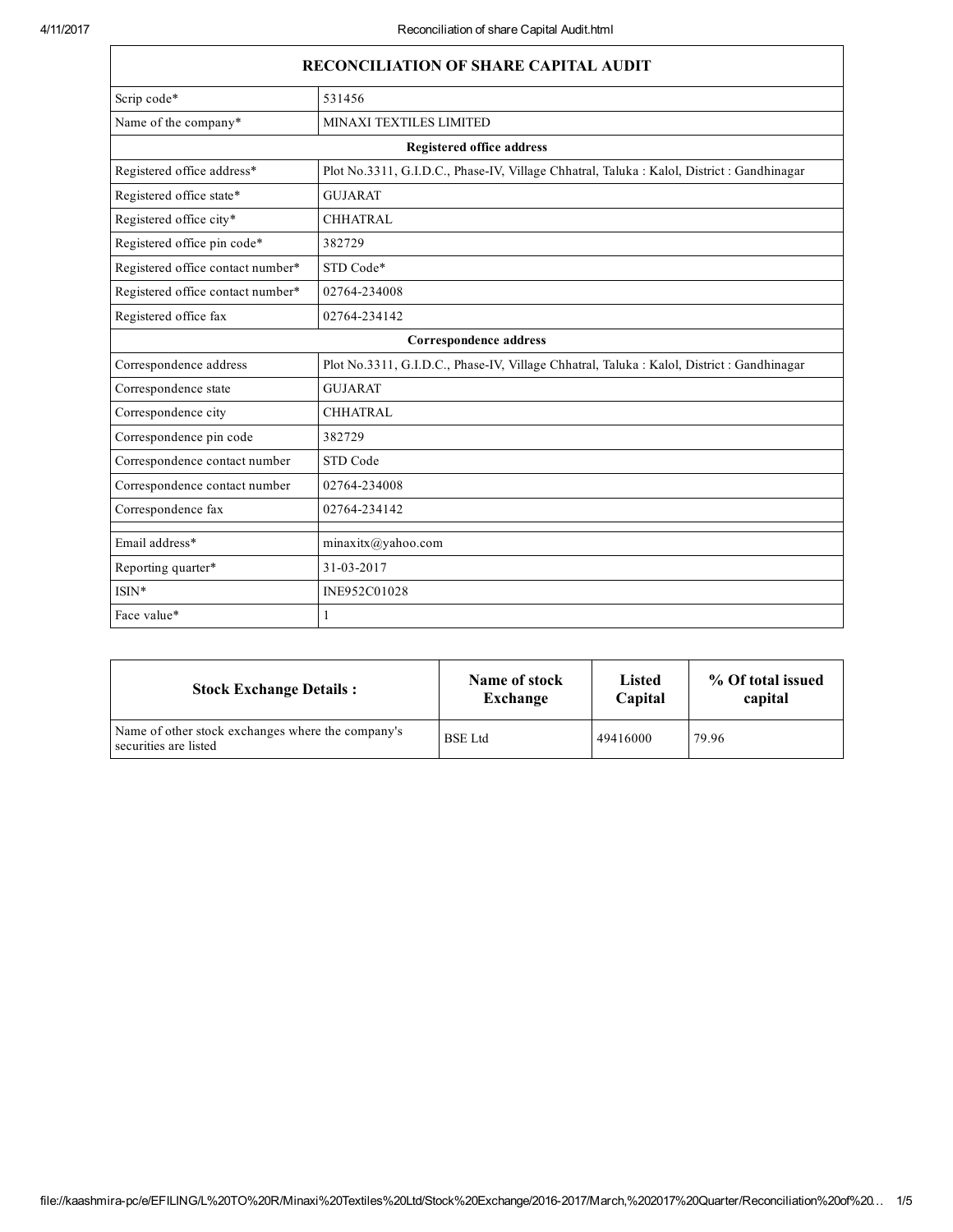| <b>Capital Details:</b>                                                           |                  |                                                    |  |
|-----------------------------------------------------------------------------------|------------------|----------------------------------------------------|--|
|                                                                                   | Number of shares | % Of total issued capital                          |  |
| Issued capital*                                                                   | 61800000         |                                                    |  |
| Listed capital (BSE) (As per company records)*                                    | 49416000         | 79.96                                              |  |
| Held in dematerialised form in CDSL <sup>*</sup>                                  | 8682013          | 14.05                                              |  |
| Held in dematerialised form in NSDL*                                              | 38738388         | 62.68                                              |  |
| Physical*                                                                         | 14379599         | 23.27                                              |  |
| Total no of shares*                                                               | 61800000         | 100                                                |  |
| Reasons for difference if any, Between issued capital and listed capital*         |                  | Physical shares includes forfeited 12384000 shares |  |
| Reasons for difference if any, Between issued capital and total number of shares* |                  |                                                    |  |
| Reasons for difference if any, Between listed capital and total number of shares* |                  | Physical shares includes forfeited 12384000 shares |  |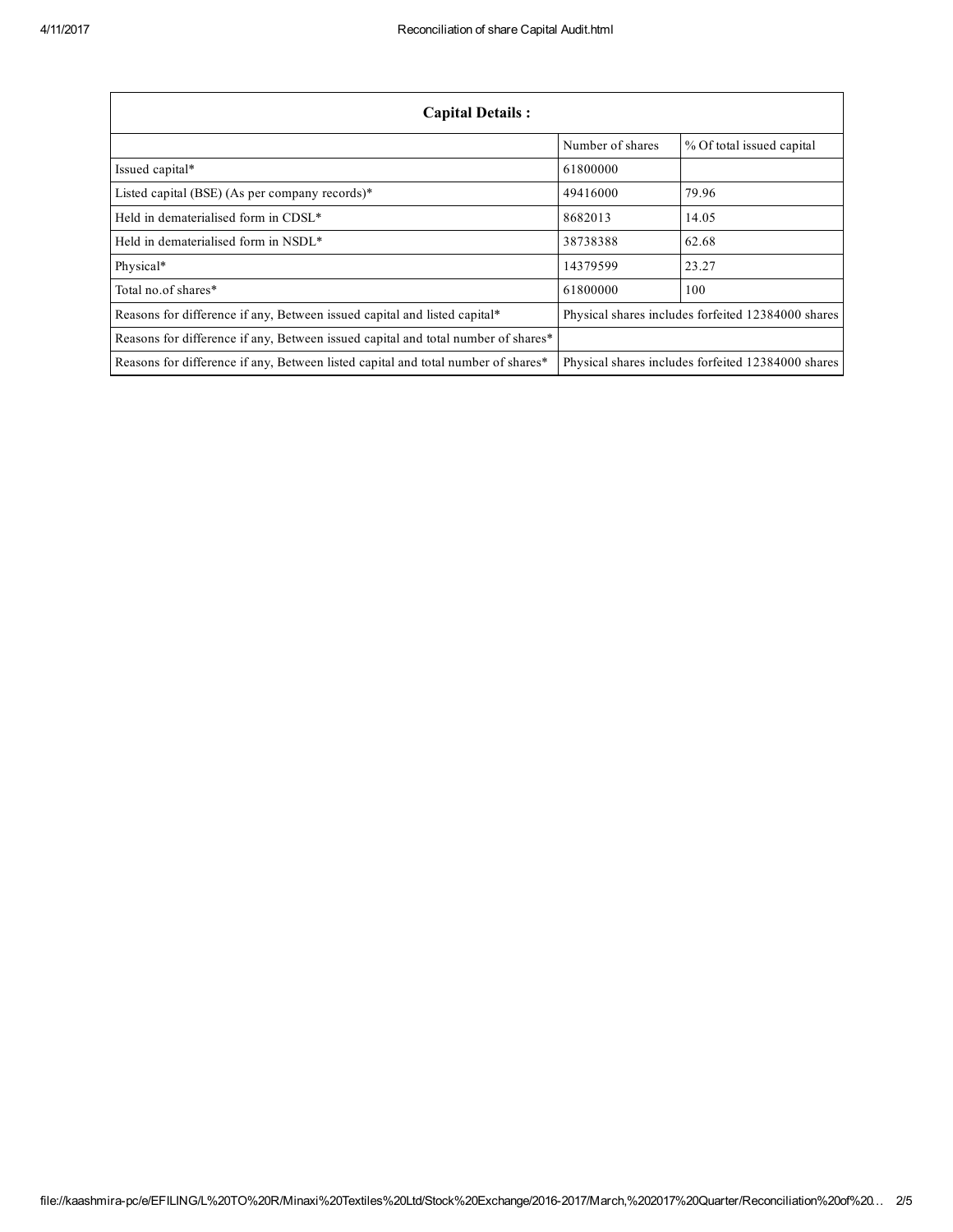|               | Certifying the details of changes in share capital during the quarter under consideration as per Table<br>below : |                 |                                         |                                                  |                                        |                                 |                                                 |
|---------------|-------------------------------------------------------------------------------------------------------------------|-----------------|-----------------------------------------|--------------------------------------------------|----------------------------------------|---------------------------------|-------------------------------------------------|
| Serial<br>No. | Particulars                                                                                                       | No.of<br>shares | Applied / Not<br>Applied for<br>listing | Listed on Stock<br>Exchanges (Specify)<br>Names) | whether<br>intimated to<br><b>CDSL</b> | whether<br>intimated to<br>NSDL | In-prin appr. pending for<br>SE (Specify Names) |
|               |                                                                                                                   |                 |                                         |                                                  |                                        |                                 |                                                 |
|               |                                                                                                                   |                 |                                         |                                                  |                                        |                                 |                                                 |

| Register of members is updated*                                                                               | Yes |
|---------------------------------------------------------------------------------------------------------------|-----|
| If not, Updated upto which date                                                                               |     |
| Reference of previous quarter with regards to excess dematerialised shares, If any.                           | NA  |
| Has the company resolved the matter (excess dematerialised shares mentioned above) in the current quarter ? * |     |
| If not, Reason why?                                                                                           |     |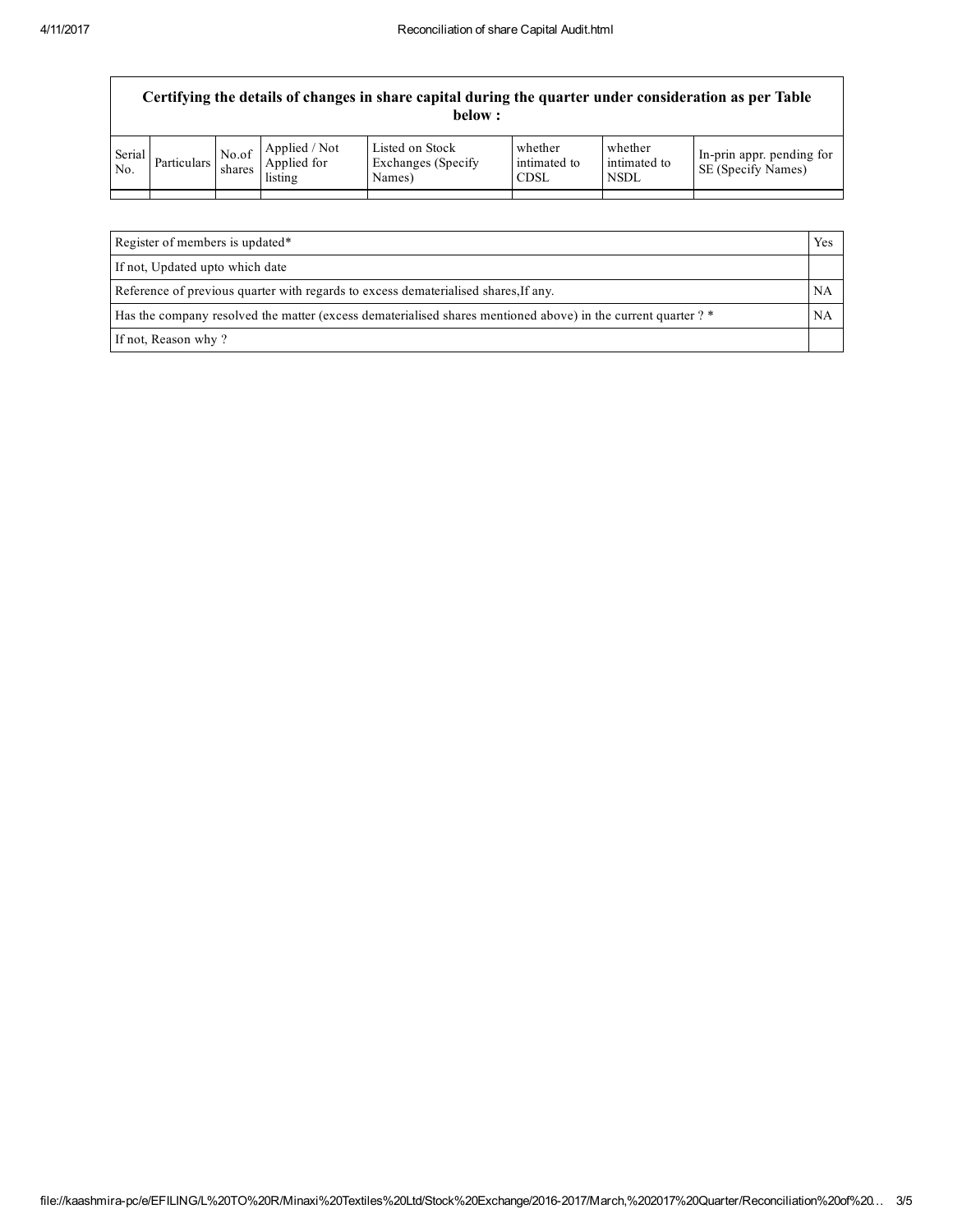## Mentioned the total no.of requests, If any, confirmed after 21 days and the total no.of requests pending beyond 21 days with the reasons for delay

| Total no.of demat requests     | No.of requests* | No.of shares* | Reasons for delay |
|--------------------------------|-----------------|---------------|-------------------|
| Confirmed after 21 days*       |                 |               |                   |
| Pending for more than 21 days* |                 |               |                   |

| <b>Compliance Officer Details</b> |                                        |  |
|-----------------------------------|----------------------------------------|--|
| Name of the compliance officer*   | Sandip Solanki                         |  |
| Designation*                      | Company Secretary & Compliance Officer |  |
| Membership Nos                    | A-31504                                |  |
| Telephone no.*                    | 02764-234142                           |  |
| Fax no.                           | 02764-234008                           |  |
| E-mail id*                        | minaxitx@yahoo.com                     |  |